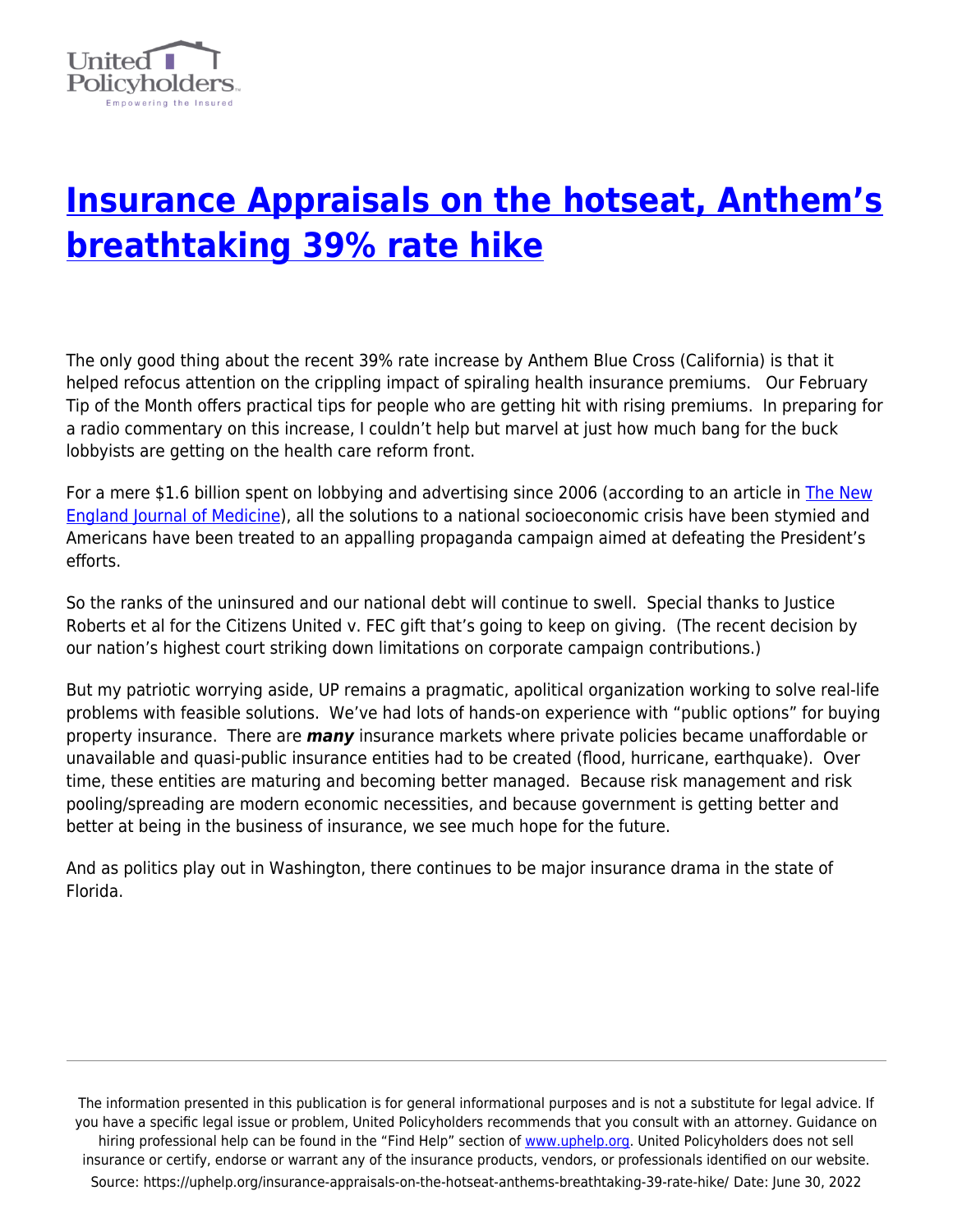

The good news in the Sunshine State:

- A recent report showing dramatically higher claim payouts to policyholders who hire public adjusters.
- [UP's amicus victory](https://uphelp.org/wp-content/uploads/2020/08/Penzer-Michael-etc.-vs.-Transportation-Ins.-Co.-Brief.pdf) for business policyholders in the state of Florida
- A strong, smart regulator (**Kevin McCarty** and his staff)
- Top notch professionals **[Ver Ploeg & Lumpkin,](http://www.vpl-law.com/) [Merlin Law Group](http://www.merlinlawgroup.com/)** and **[Dick Tutwiler](http://www.publicadjuster.com/)** (all UP Platinum sponsors) who go the extra mile to advocate for all insurance consumers – not just their own clients.
- UP nonprofit allies **Fair Insurance Rates in Monroe (FIRM)** and **Florida Consumer Action Network (FCAN)** fighting excessive rates.

The bad news in the Sunshine State:

- Crop freezes
- A recent court decision shielding Citizens Property Insurance Corp. from liability for cheating on claims
- Threats to:
	- 1. A consumer's right to use the *[appraisal process](https://uphelp.org/claim-guidance-publications/policyholders-can-win-in-appraisal/)* to resolve claim valuation disputes economically and
	- 2. A consumer's right to hire a licensed, experienced and reputable public adjuster in the state of Florida.

## **Insurance Appraisals on the Hot Seat**

If you're reading this and you don't know or care about appraisal in the insurance (as opposed to the real estate) context – you can skip to the next article.

If you're still with me, here's the lay of the land: Appraisal provisions have been written into property insurance policies for as long as most of us can remember. They're generally mandatory – not optional – and are aimed at resolving claim value disputes quickly and inexpensively. They're conducted under some of the same rules that apply to arbitrations. Only valuation disputes can be appraised, not coverage disputes.

UP publishes tips and articles on Appraisals in the [Claim Dispute Resolution](https://uphelp.org/claim-guidance-publications/resolving-claim-disputes/) section of our help library.

The information presented in this publication is for general informational purposes and is not a substitute for legal advice. If you have a specific legal issue or problem, United Policyholders recommends that you consult with an attorney. Guidance on hiring professional help can be found in the "Find Help" section of [www.uphelp.org.](http://www.uphelp.org/) United Policyholders does not sell insurance or certify, endorse or warrant any of the insurance products, vendors, or professionals identified on our website. Source: https://uphelp.org/insurance-appraisals-on-the-hotseat-anthems-breathtaking-39-rate-hike/ Date: June 30, 2022